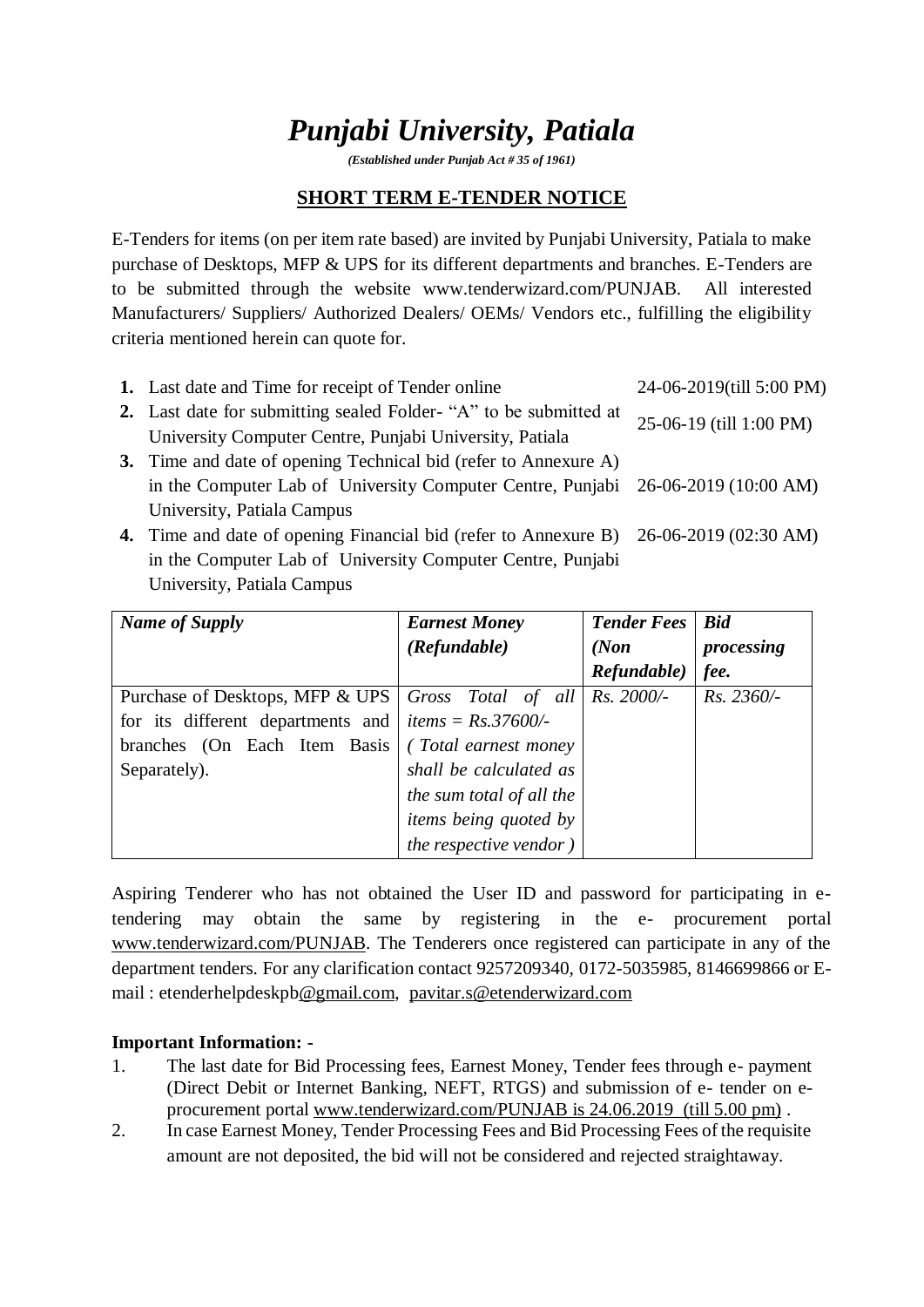- 3. In case the rate quoted in tender received from OEM (Manufacturer), authorised dealer or any vender (not an authorised dealer) are same. The preference shall be given as follows:-
	- 1) OEM
	- 2) Authorised Dealer
	- 3) Any Vendor ( not an authorised dealer)
- 4. Pre-qualification Requirements shall be ensured by submitting the documents such as Registration, PAN No., GST Number, Income Tax Return (last 2 returns filed) and Non Black List Self certificate that they have not been debarred/ blacklisted by any Govt./ Semi Govt. Organization or any Corporation at any stage., should be uploaded on eprocurement portal [www.tenderwizard.com/PUNJAB](http://www.tenderwizard.com/PUNJAB)
- 5. In case of eventuality the tenderer came to know about any mistake in the filled tender and wants to convey some clarification or want to give additional input regarding the product price or company. The same shall be uploaded vide scanned copy of the official letter pad of the company on e-procurement portal. The right to accept/ reject the same lies with the University.
- 6. The Folder "A" shall contain:
	- a. Brochure related to technical specifications of the product.
	- b. Please provide Technical specifications, make, model, etc. of the various components/ parts (OEM or third party) used in the product/equipment being supplied on the official pad of the Supplier/Vendor along with the warranty.
	- c. The Supplier/Vendor will give an undertaking on their company pad, that company is bound to provide warranty on all the parts(OEM or third party) of the product supplied by them.
- 7. The vendor is also required to upload the list of items being quoted along with the earnest money of each item.
- 8. Corrigendum/ Addendum/ Corrections, if any, will be published on the University Website. The parties are advised to frequently check the University website[.www.punjabiuniversity.ac.in.](http://www.punjabiuniversity.ac.in/)

**Please note that Quantity mentioned below is indicative in nature. It is subject to change as per the actual requirements. It may increase/ decrease or may not be purchased at all.**

| Sr. No. | Otv | Specifications                                          | Earnest<br>Money |
|---------|-----|---------------------------------------------------------|------------------|
|         |     |                                                         | (Rs.)            |
|         | 45  | Desktop Commercial segment 8th Gen., i3 Processor, Pre- |                  |
|         |     | installed Windows (English Language) 64 Bit upgradable  |                  |
|         |     | through Campus Licence Agreement, 4 GB RAM DDR4,        |                  |
|         |     | 1TB HDD, Minimum two PCIE Slots, DVD RW, 2GB            | 34100            |
|         |     | Graphics Card, Wi-Fi Card, 21" Coloured Monitor, USB    |                  |
|         |     | Mouse & Keyboard, 3 years comprehensive warranty onsite |                  |
|         |     | on all parts. All the components shall be Company       |                  |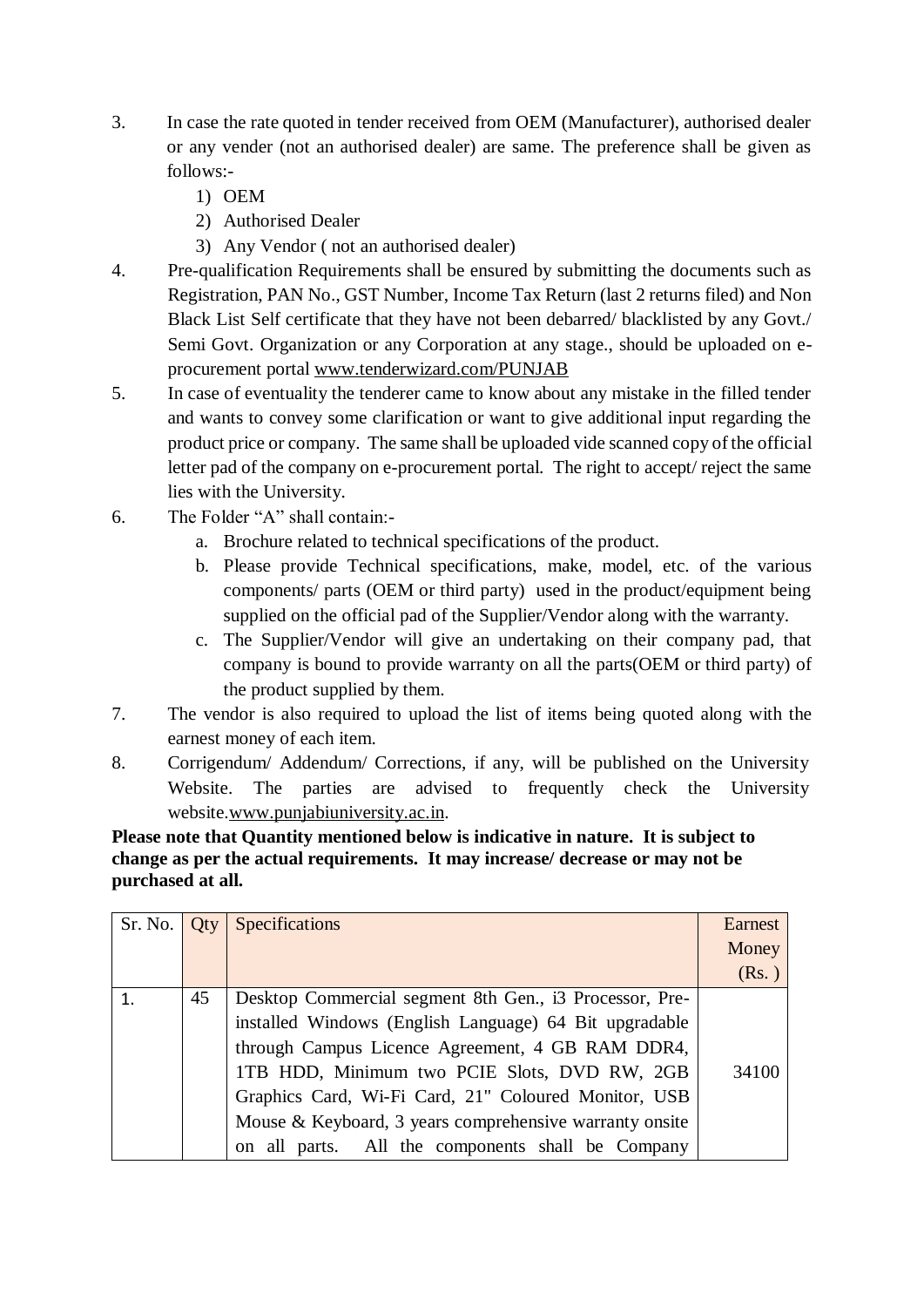|              |    | customised / factory fitted. No onsite fitting of any    |      |
|--------------|----|----------------------------------------------------------|------|
|              |    | component will be acceptable. (Make: Lenovo, HP, Dell)   |      |
| 2.           | 45 | UPS: 600 VA OR Above (Make: APC, Numeric, Microtek,      | 2250 |
|              |    | <b>Luminous</b> ) with one year onsite warranty          |      |
| $\mathbf{3}$ | 03 | MFP MONO Laser Jet Printer with Print, Copy and Scan     |      |
|              |    | Functions. Duplex, Wi-Fi ready, 18 PPM (Printer Speed    |      |
|              |    | Black), with ADF, Scan Resolution up to 600 dpi coloured | 1250 |
|              |    | and 1200 dpi mono on flat with one year onsite warranty, |      |
|              |    | (Make:Canon, Hp, Ricoh)                                  |      |

#### **Terms and Conditions: -**

- 1. Prices should be inclusive of all taxes and levies in INR on F.O.R. basis at Punjabi University Patiala.
- 2. Payment will be released on successful installation.
- 3. Order can be placed to different vendors for different Items.
- 4. All items, OEM or third party, to be supplied shall be amply supported with onsite warranty. All RMA, shall be in name of Punjabi University, Patiala.
- 5. Vendor shall be responsible for onsite deployment.
- 6. All costs related to the installation of the equipment (including all necessary materials, labour, etc.) will be the responsibility of the vendor.
- 7. If there is holiday on the opening day of the tender, the tender may be opened on the next working day at the same time and at the same place.
- 8. The Purchase Committee reserves the right to reject the tender without assigning any reason before/ after opening of the tenders and the tenderers shall have no right or any claim what so ever for the same on this account.
- 9. The University reserves the right to increase/ decrease the quantity of items. The Suppliers/ Tenderers shall have no right or any claim what so ever for the same on this account.
- 10. The rate quoted by the Supplier/ Tenderer shall be inclusive of all the taxes i.e. GST or any other taxes levied by Central Govt. or State Government Authority or Local Bodies including their variations as notified by the Concerned Authority from time to time and of all the new taxes and levies that may be imposed. Firm will supply the material on quoted Rates which include F.O.R., Loading, Unloading, stacking and inclusive of all taxes. Nothing Extra shall be paid.

#### 11. **Delivery Time: 30 Days (Maximum)**

- 12. Item wise earnest money has been depicted in the e-Tender Notice on the website www.punjabiuniversity.ac.in.
- 13. The Supplier/ Tenderer shall comply with the proper by- Laws and legal order of the local body or authority under the jurisdiction of which the supply is executed and pay all fees and charges for which Supplier/ Tenderer may be liable. Nothing extra shall be payable by the University on this account.
- 14. In case of failure of supply of material as per by Punjabi University, Patiala in corroboration with the information provided by the vendor in the Folder "A" the University reserve the right to reject the supply and can forfeit the earnest money deposited by the firm.
- 15. In case of any dispute, the decision of the Vice-chancellor, Punjabi University, Patiala shall be final and binding on both the parties. Dispute leading to litigation the jurisdiction will be Patiala (Punjab) only.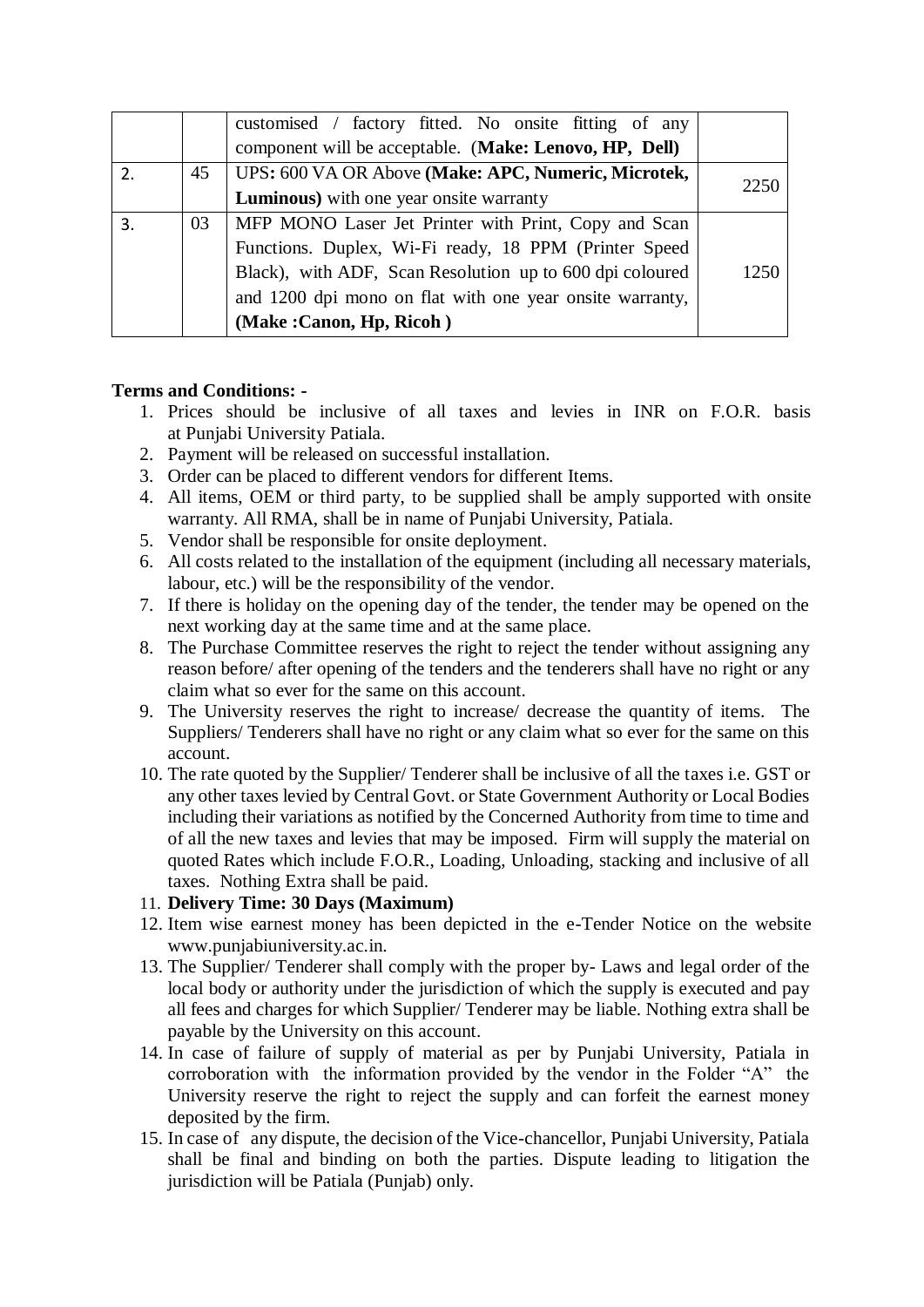**16.** ANY CORRIGENDUM RELATED TO THE ABOVE SAID PURCHASES WILL BE NOTIFIED ON THE UNIVERSITY WEBSITE. Please keep on referring to the website regularly for latest notifications. [http://tenders.punjabiuniversity.ac.in](http://tenders.punjabiuniversity.ac.in/)

> Dean Academic Affairs Punjabi University, Patiala.

| Sr. No. | Qty | MINIMUM REQUISITE TECHNICAL<br><b>SPECIFICATIONS</b>                                                                                                                                                                                                                                                                                                                                                                                                                                                               | Will Supply<br>the Item with<br>the requisite<br>configuration | Make/<br>Model of<br>the Item<br><b>Being</b><br>Quoted |
|---------|-----|--------------------------------------------------------------------------------------------------------------------------------------------------------------------------------------------------------------------------------------------------------------------------------------------------------------------------------------------------------------------------------------------------------------------------------------------------------------------------------------------------------------------|----------------------------------------------------------------|---------------------------------------------------------|
| 1.      | 45  | Desktop Commercial segment 8th Gen., i3 Processor,<br>Pre-installed Windows (English Language) 64 Bit<br>upgradable through Campus Licence Agreement, 4 GB<br>RAM DDR4, 1TB HDD, Minimum two PCIE Slots,<br>DVD RW, 2GB Graphics Card, Wi-Fi Card, 21"<br>Coloured Monitor, USB Mouse & Keyboard, 3 years<br>comprehensive warranty onsite on all parts. All the<br>components shall be Company customised / factory<br>fitted. No onsite fitting of any component will be<br>acceptable. (Make: Lenovo, HP, Dell) | (YES/NO)                                                       |                                                         |
| 2.      | 45  | UPS: 600 VA OR Above (Make: APC, Numeric,<br>Microtek, Luminous) with one year onsite warranty                                                                                                                                                                                                                                                                                                                                                                                                                     | (YES/ NO)                                                      |                                                         |
| 3.      | 03  | MFP MONO Laser Jet Printer with Print, Copy and Scan<br>Functions. Duplex, Wi-Fi ready, 18 PPM (Printer Speed<br>Black), with ADF, Scan Resolution up to 600 dpi<br>coloured and 1200 dpi mono on flat with one year<br>onsite warranty, (Make:Canon, Hp, Ricoh)                                                                                                                                                                                                                                                   | (YES/NO)                                                       |                                                         |

### **ANNEXURE 'A'**

#### **ANNEXURE 'B'**

| $Sr. No.$ Qty |    |                                                    | UNIT   TOTAL          |
|---------------|----|----------------------------------------------------|-----------------------|
|               |    | <b>FINANCIAL BID</b>                               | <b>PRICE   PRICE</b>  |
|               |    |                                                    | IN Rs. $\vert$ IN Rs. |
|               | 45 | Desktop Commercial segment 8th Gen., i3 Processor, |                       |
|               |    | Pre-installed Windows (English Language) 64 Bit    |                       |
|               |    | upgradable through Campus Licence Agreement, 4 GB  |                       |
|               |    | RAM DDR4, 1TB HDD, Minimum two PCIE Slots,         |                       |